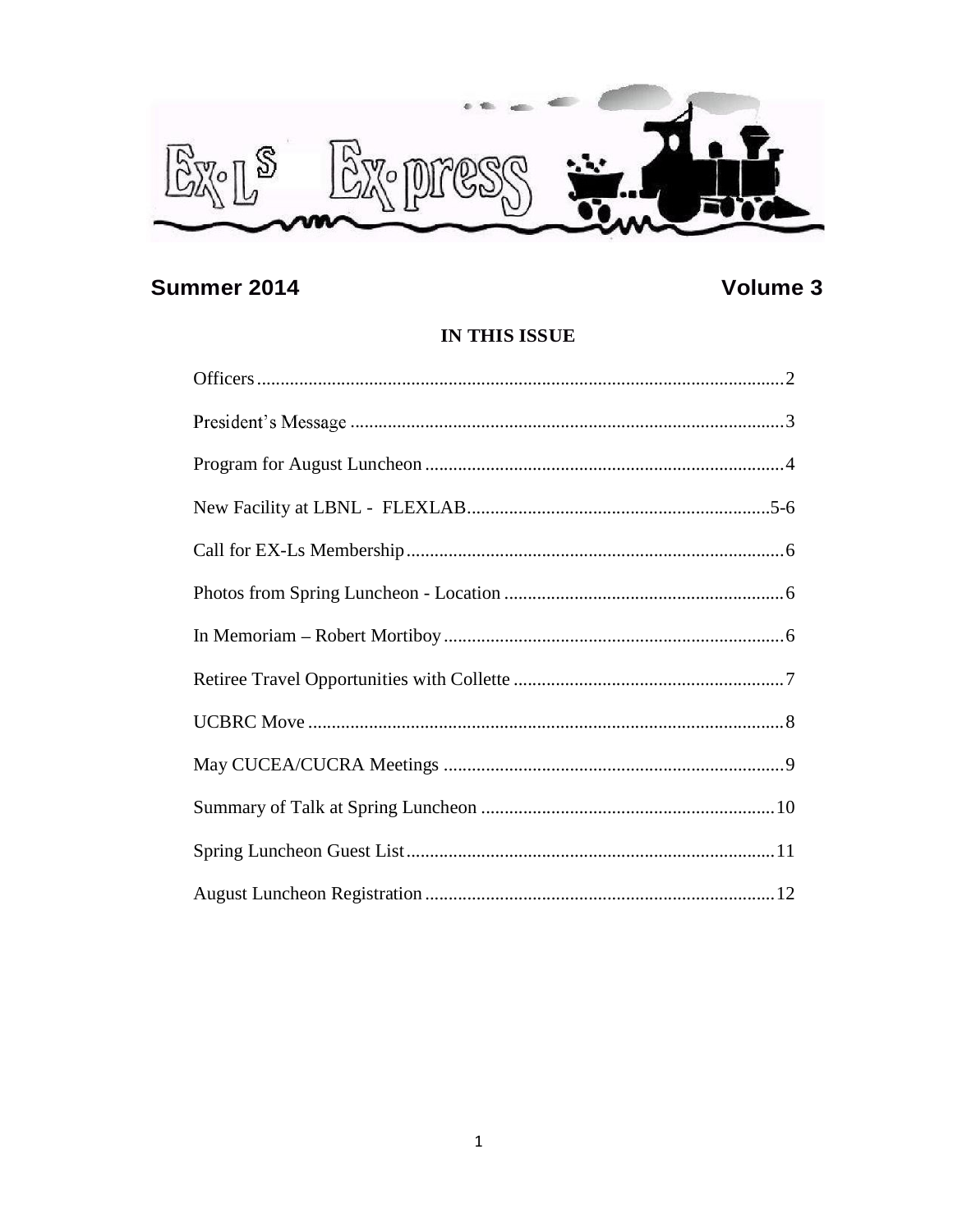### **EX-Ls EXPRESS - SUMMER 2014**

Published Quarterly at the end of January, April, July, and October Editor: Louise Vogelsberg

*Deadline for Newsletter submittals is 7 days after the Board meeting.*

### **EX-Ls BOARD OF DIRECTORS**

| President:                         | <b>Trudy Forte</b>   |
|------------------------------------|----------------------|
| 1 <sub>st</sub> Vice President:    | Connie Grondona      |
| 2 <sub>nd</sub> Vice President:    | Cheryl Fragiadakis   |
| Secretary:                         | Karen Springsteen    |
| Treasurer:                         | <b>Kay Bristol</b>   |
| Membership:                        | Patti Power-Risius   |
| Activities:                        | Vicky Jared          |
| <b>LBNL</b> Liaison:               | Armando Viramontes   |
| <b>CUCRA/AROHE Representative:</b> | Janis Dairiki        |
| <b>UCBRC</b> Policy Board:         | <b>Richard Sexto</b> |
|                                    | Joe Jaklevic         |
| Editor EX-Ls EXPRESS:              | Louise Vogelsberg    |

Webmaster – www.lbl.gov/EX-Ls Richard Baker

### **PAST PRESIDENTS**

| Joe Jaklevic-2012-2013 |                             |
|------------------------|-----------------------------|
| Rollie Otto $-2011$    | Ken Mirk - 1999             |
| Richard Sextro $-2010$ | Paul Hernandez - 1998       |
| Don Grether $-2009$    | Clay Sealy $-$ 1996-1998    |
| Jose Alonso $-2008$    | Igor Blake $-$ 1994-1996    |
| Janis Dairiki – 2007   | Conway Peterson - 1992-1994 |
| John Kadyk $-2006$     | Howard Browne $-$ 1990-1992 |
| Gene Binnall $-2005$   | Ethel Skyrdlinski - 1989    |
| $Sig Rogers - 2004$    | Al Amon - 1988              |
| Bob Fulton $-2003$     | Ken Lou $-1987$             |
| Bob Birge $-2002$      | Virginia Cherniak - 1986    |
| Per Dahl - 2001        | Bill Bigelow - 1985         |
| Tom Beales $-2000$     | Ted Bowers - 1981-1984      |

### **WELCOME NEW MEMBERS THIS QUARTER**<br>Carolyn Adams Stan Klezman

Carolyn Adams Edward Bubak William Hassenzahl Angela Gill Barbara Atkinson James McMahon Hans Gerog Ritter Edward Manougian

Jeffrey Fernandez

### **2014 CALENDAR OF BOARD MEETINGS & LUNCHEONS**

**Board: Luncheons:**

October 9 August 21 BYC November 20 Hs Lordships

Board Meetings start at **3:00 p.m.** on the dates listed above, usually in 54-130B (that's in the conference room addition to Perseverence Hall in the Cafeteria) at the Lab, but subject to change at the last minute, so check with a Board member if you plan on attending. We welcome attendance by interested members.

### **OFFICE ADDRESS:**

Our mailing address is: LBNL EX-Ls 101 University Hall Berkeley, CA 94720

**Photo Site:** http://picasaweb.google.com/exLpics **Photo Czar:** Ned Dairiki

**Website:** www.lbl.gov/EX-Ls **Webmaster:** Richard Baker (xrobaker@comcast.net)

### **EX-Ls Honorary Life Members**

| <b>Shirley Ashley</b> | Inge Henle        |
|-----------------------|-------------------|
| <b>Esther Colwell</b> | <b>Bud Larsh</b>  |
|                       | Patrick Cullinane |

### **MEMBERS DECEASED IN 2014**

Abe Glicksman Andrew Sessler

Robert Mortiboy Franklin Choy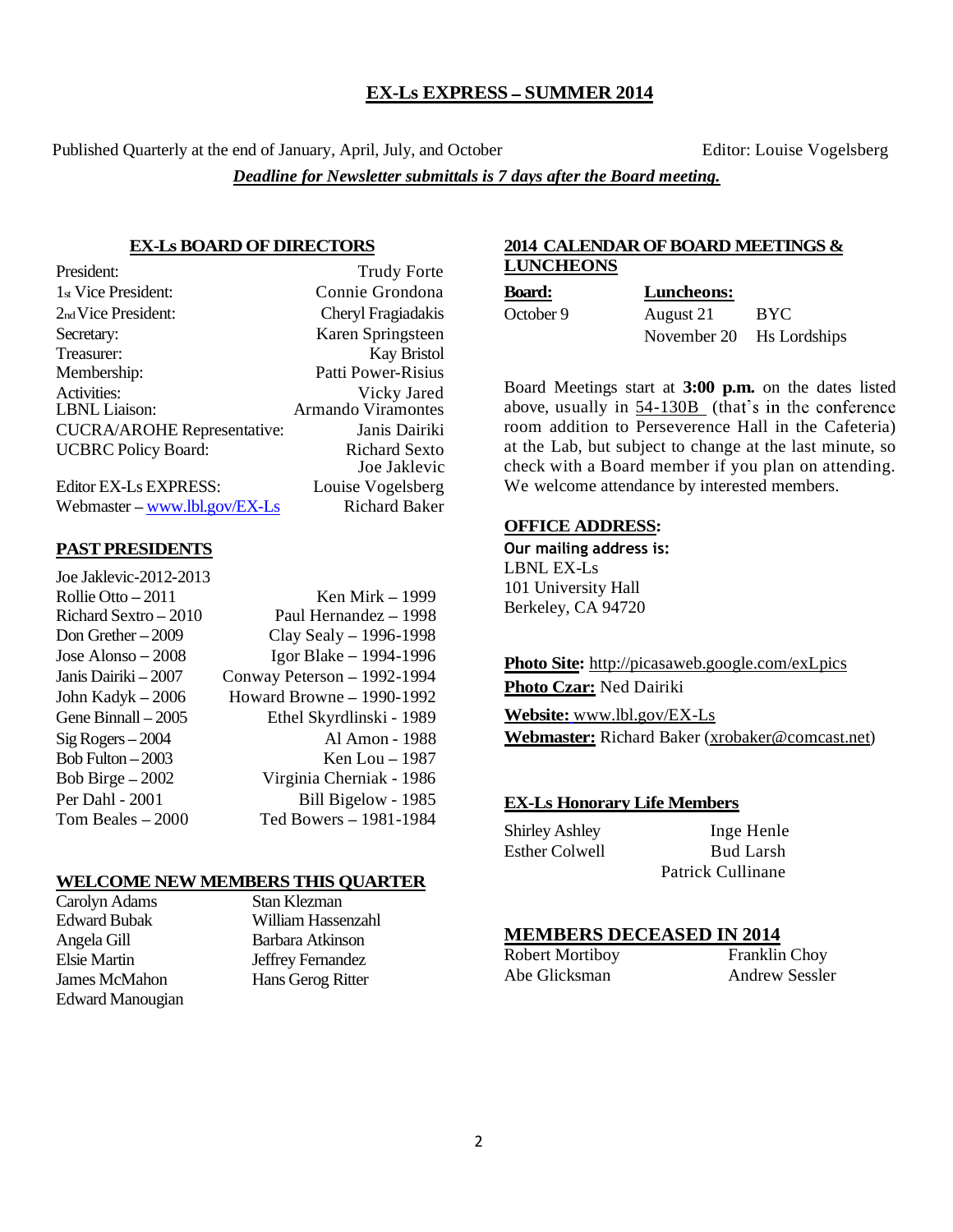### **PRESIDENT'S MESSAGE Trudy Forte**

Summer is here again with its sunshine and fog. Hopefully, you are enjoying it.

Spring was a busy time for the EX-Ls Board of Directors. We worked diligently with the Directorate of the Lab to establish what we hope is an annual reception honoring retirees. Laboratory Director Paul Alivisatos is highly supportive of this event and agreed that recognition of our retirees is important. Although a firm date for this event has not been chosen, it is in the works. Both recent and past retirees will be honored. Please join us if you can. Both the EX-Ls and the University of California Berkeley Retirement Center (UCBRC) will join in welcoming retirees. For those of you who are not aware of it, LBNL retirees can join UCBRC simply by calling their office (510-642-5461) and providing your name and address. There are no dues! By joining UCBRC you are entitled to all their special offerings, organized trips, and discounts. They are very knowledgeable and are a good resource for pointing you in the right direction if you have questions about benefits and Fidelity Investments etc.

In May, the UCB Retirement Center sponsored a special one day conference on: *An Aging America: Challenges and Opportunities.* It was well attended; approximately 250 people, including a few EX-Ls members, attended the event held at Hs Lordships on the Berkeley Marina. It was a great experience. The keynote speaker was Jennifer Granholm who is currently a distinguished member of UCB's Law School with a focus on law and public policy. She was the  $47<sup>th</sup>$  governor of the state of Michigan and was its leader at the time of our economic "melt down". She witnessed first-hand how rapidly an economy can change; over 1,000 bankruptcies in one year. She is a dynamic speaker and her talk was entitled: *Cracking the Code: Creating Good Jobs in America in a Global Economy.* She emphasized that a global economy is here to stay and government needs to be concerned and plan for the future. Increased employment and support for education need to be addressed. Ms Granholm's talk was followed by a series of very informative workshops including topics such as: Living arrangements in aging, sexuality and aging, Alzheimer's disease, technology and aging. UCBRC has made it possible for all who are interested to access the material presented by the speaker of the various topics. What a terrific idea! If you are interested, the link for access is: **http://thecenter.berkeley.edu/conference14.shtml**

Patrick Cullinane, Director and Liaison of UCBRC, was very instrumental in putting together the conference on *An Aging America*. It was also his swan-song. Patrick retired from the University, June 30, and now is part of the ranks of retirees. He was a good friend of the EX-Ls and kept us informed on what was happening systemwide regarding benefits and health plan initiatives. We welcome him as a member of the EX-Ls and wish him well in all his endeavors.

This appears to be the year of the retiree; probably a good thing, allowing us to think about what is needed for the future and how to attain it. UCB will be host to the joint meeting of the system-wide Council of University of California Retirees Associations (CUCRA) and Council of University of California Emeriti Associations (CUCEA). The meeting will take place October 22-23, 2014 at Alumni House and the EX-Ls are involved in planning and participating in this event. Janis Dairiki and myself are the representatives to the meeting. Such meetings are important in giving retirees a voice in UC policy decisions relating to retiree benefits. Our retiree organizations going forward are also in a good position to identify key issues that can be brought to UC's attention.

Following the tradition for the past few years, the EX-LS made a \$1,000 donation to Community Resources for Science (CRS). The CRS was developed by committed teachers of kindergarten through  $8<sup>th</sup>$  grade to bring science that engages young children into the classroom. Their success in reaching out to students was phenomenal in the past year; more than 10,000 students experienced hands-on science. More than 1,000 teachers were served and the magical moments in science were delivered by more than 500 enthusiastic volunteer scientists. We wish CRS continued success.

The EX-Ls have great opportunities awaiting those who would like to become more involved with our organization. I ask you to consider becoming a member of the Board. Currently we are looking to fill the slot for Secretary of the Board, to start January 2015. You do not need special skills but a desire to serve the organization; you learn on the job! Do consider joining the EX-Ls Board; it is very rewarding. If you are interested please contact Cheryl Fragiadakis (510-499-5315) or myself (510-526-0405).

Enjoy the rest of the summer and be well, Trudy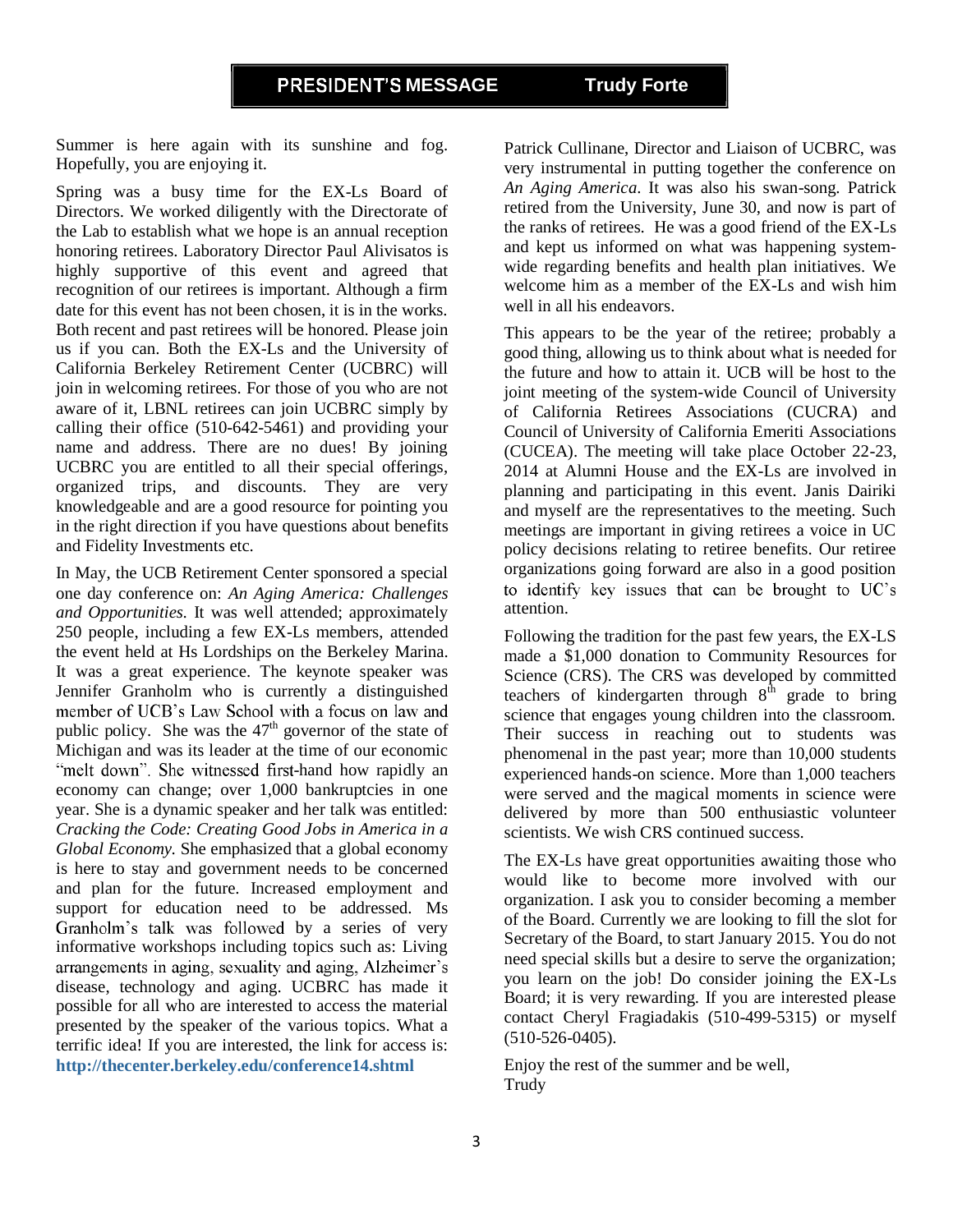# **GUEST SPEAKER F0R AUGUST Fred Schlachter**

## **Why Have Electric Cars Stalled?**

### **Nature Does Not Always Give Us What We Want.**



**Fred will discuss energy resources, portable fuels, and the requirements for a practical automobile powered totally or in part by electricity. We will talk about limitations to batteries and barriers to overcome before an electric car can replace the standard American family Camry or Accord, and why we are not all driving a Leaf, Volt, or a Tesla.** 

Fred Schlachter is a physicist employed as a consultant and transportation expert by the American Physical Society following his retirement from Lawrence Berkeley National Laboratory. He publishes and presents talks around the world, often on the topic of why batteries are not improving as quickly as computer processors and mobile phones, and the role of energy efficiency is improving American energy security and reducing our carbon footprint.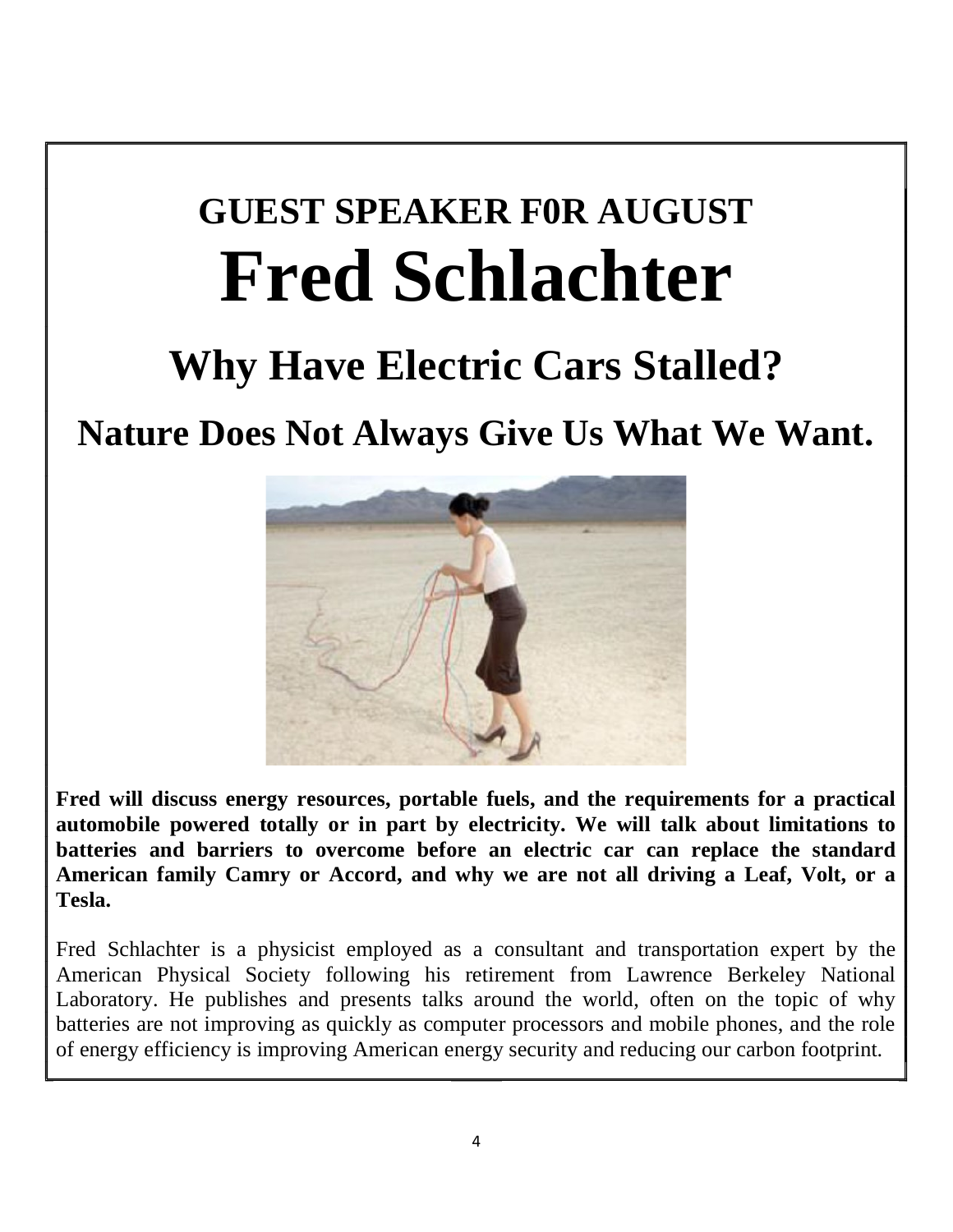July 10, 2014 – The world's most advanced energy efficiency test bed for buildings is open for business, launched today by U.S. Department of Energy Deputy Secretary Daniel Poneman. DOE's FLEXLAB at Lawrence Berkeley National Laboratory (Berkeley Lab) is already signing up companies determined to reduce their energy use by testing and deploying the most energy efficient technologies as integrated systems under real-world conditions. The facility includes a rotating test bed to track and test sun exposure impacts, and other high-tech features.

In addition to Deputy Secretary Poneman, University of California President Janet Napolitano, Genentech Vice President Carla Boragno, Webcor CEO Jes Pederson, and PG&E Vice President Laurie Giammona joined event host Berkeley Lab Director Paul Alivisatos to speak about the power and potential of this facility to help California, the nation and the world reduce energy use, curb greenhouse gas emissions and save money.

"In the United States, nearly 40 percent of all energy efficient work and over two-thirds of all electricity consumed goes to operate commercial, industrial and residential buildings," said Deputy Secretary Daniel Poneman. "To power these buildings, Americans spend more than \$400 billion every year. By making buildings more energy efficient, we can save money by saving energy and drive the nation to our low-carbon future."

"So far, Berkeley Lab's energy efficiency work has saved American families, businesses, and institutions many billions of dollars in energy bills. If all goes as planned, FLEXLAB - the first of its kind test bed designed to enable much more aggressive whole building energy savings  $-$  will add to that impressive tab," said Berkeley Lab Director Paul Alivisatos

"Berkeley Lab is already a global leader in smartbuilding innovations that are helping our nation cut greenhouse gas emissions," said Napolitano, president of the University of California, which manages Berkeley Lab for the U.S. Department of Energy. "FLEXLAB will allow us to cut building emissions even further, and lessons learned here will be instrumental in helping UC reach its carbon neutrality goal by 2025."



In the first test bed experiment, leading biotech company Genentech is leveraging FLEXLAB to test systems for a new building at their South San Francisco headquarters. "At Genentech, we are constantly innovating and following the science, so we were excited to apply this approach to energy efficiency and building optimization," said Carla Boragno, Genentech Vice President for Site Services. "FLEXLAB represents a new type of experiment for us, and presents the opportunity to be first in-class in another area of innovation. We are proud to be the leading client of FLEXLAB." PG&E is next in line to use the facility to test the next generation of technologies  $-$  those that focus on whole building systems  $-$  for emerging technologies incentive programs.

PG&E is working with an advisory committee to identify system-scale efficiency improvements that make best sense for most businesses. It is testing alternatives in FLEXLAB, starting with innovations in building envelopes, lighting and shading.

"Compared to the usual 'widget' approach of offering incentives for single pieces of equipment, utilities are finding the next generation of energy efficiency  $technology - which includes single or multiple$ integrated building systems  $-$  is an order of magnitude more complex. FLEXLAB will help them get a handle on this," said FLEXLAB Executive Manager Cindy Regnier. "And that opens the door to new and renovated buildings that are dramatically more energy efficient."

That's what Bay Area-based builder Webcor Genentech's contractor – hopes to find. In FLEXLAB's pre-launch private-sector experiment, Webcor is using the rotating test bed to plan a 250,000-square-foot building, which includes a built-out space that mimics Genentech's interior office space and will test for user comfort and utility. (continued on next page)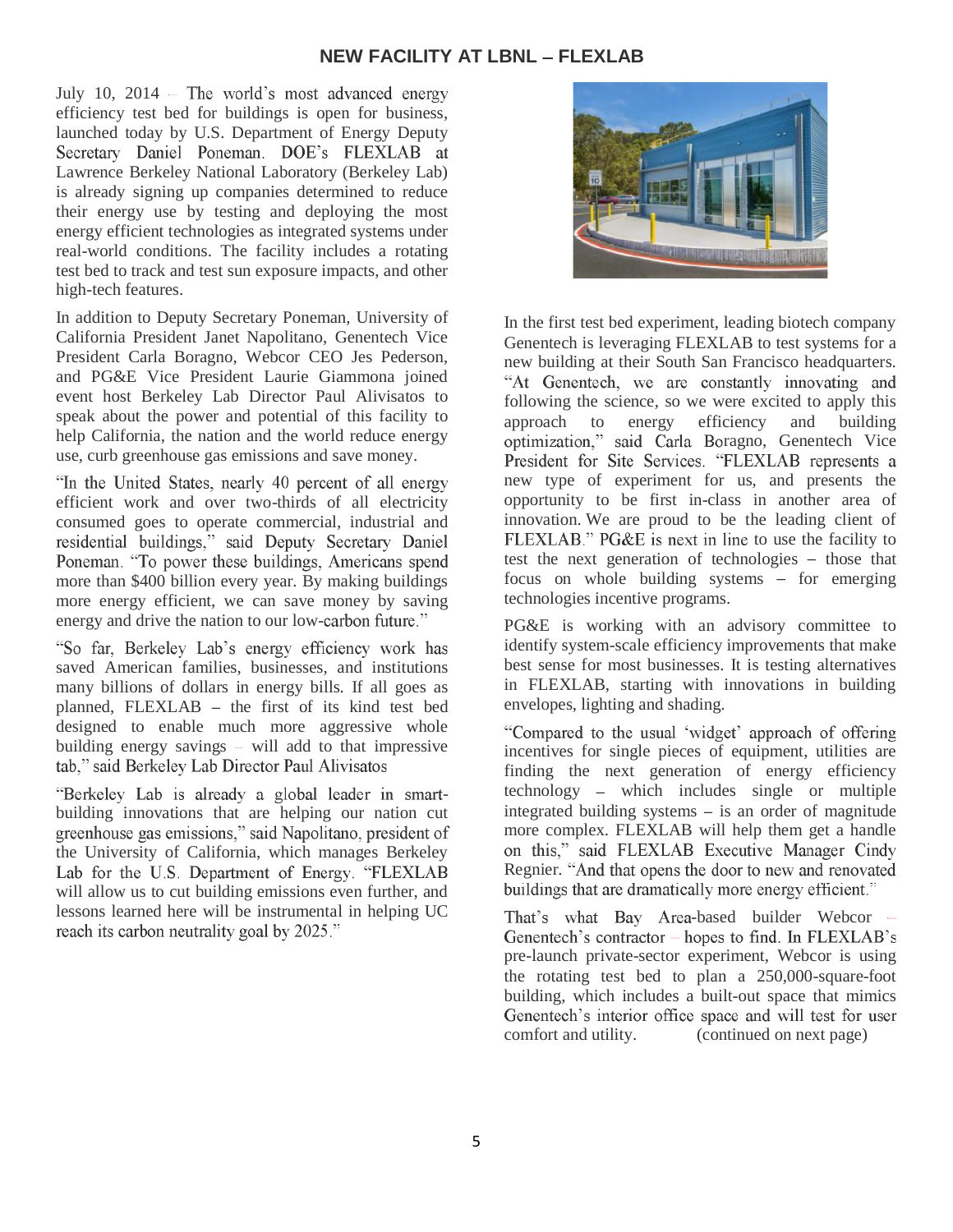"We are running tests and gathering data that will allow us to maximize the Genentech building's energyefficiency technology," said Webcor CEO Jes Pederson. "FLEXLAB could revolutionize the way we plan and build energy-efficient buildings."

Recognizing that building inefficiency is a critical obstacle to achieving U.S. clean energy and emissions goals, DOE issued a Request for Proposal in 2009 for a new kind of testing facility to address the challenges buildings face in achieving deeper levels of energy savings. Many buildings are designed to be energy efficient, but once they are up and running, can use a lot more energy than planned. To close that achievement gap and accelerate breakthrough technologies, Berkeley Lab competed and won the \$15.9 million contract to build FLEXLAB, a testament to the Lab's long history of energy efficiency innovations.

FLEXLAB is a testing ground for developing new, energy-efficient and low-carbon building technologies. Berkeley Lab and its utility and private sector partners will identify, test and measure technologies of the future that will help California and the world move to a cleaner, more efficient energy future.

Opening day featured a series of panel discussions focused on energy efficiency from a business perspective. Speakers represented companies including Microsoft, Siemens, Oracle, Wells Fargo, Colliers International, and Schneider Electric.

For more information, including photos and videos, go to flexlab.lbl.gov

### A CALL FOR EX-LS MEMBERSHIP.

Do you know someone who recently retired? Or someone who has been retired for awhile but misses seeing LBNL folks? Invite them to join the EX-Ls. Attached is a membership form that you can pass along to such a friend. For more information or to send a form via land mail, contact the EX-Ls Membership Coordinator, Patti Powers-Risius, 510.525.9045, or email at pattijac@icloud.com.

### **MAY LUNCHEON ROUNDUP:**

Hi all,

The May 22 luncheon photos are ready to view. They are a combination of Ned's good camera skills and Vicky's just so, so camera skills.

You can find the album and download the pictures from our Picasa Web page: http://picasaweb.com/EXLpics

Thank you Ned for your contribution.

We had 86 members originally sign up and 83 attended (including speakers). I think things went well except not having the bar in the banquet room. (I'm working on that problem.)

Regards, Vicky

### Robert Mortiboy Obituary 1924 - 2014



June 22, 1924 - July 6, 2014 - El Cerrito Robert was born in Ann Arbor, Michigan. At a young age his family moved to Hixton, Wisconsin and he grew up on his family farm. After high school he joined the Navy, and was discharged in 1946 following WWII. He then attended the University of Wisconsin, Madison, where he earned a Masters Degree in Political Science. In 1956 he married Jeanne Poth, and they were married until she died of Alzheimer's disease in 2010. Bob worked as a Human Resources administrator at Lawrence Berkeley National Laboratory until he retired in 1983. He enjoyed sailing, classical music, and cars. Robert had a long association with EX-Ls and attended many luncheons. There will be a celebration of his life at daughter Barbara Reeves house at 42 Parklane Drive, Orinda, on July 26 at 2:00 pm.

Published in Contra Costa Times on July 13, 2014.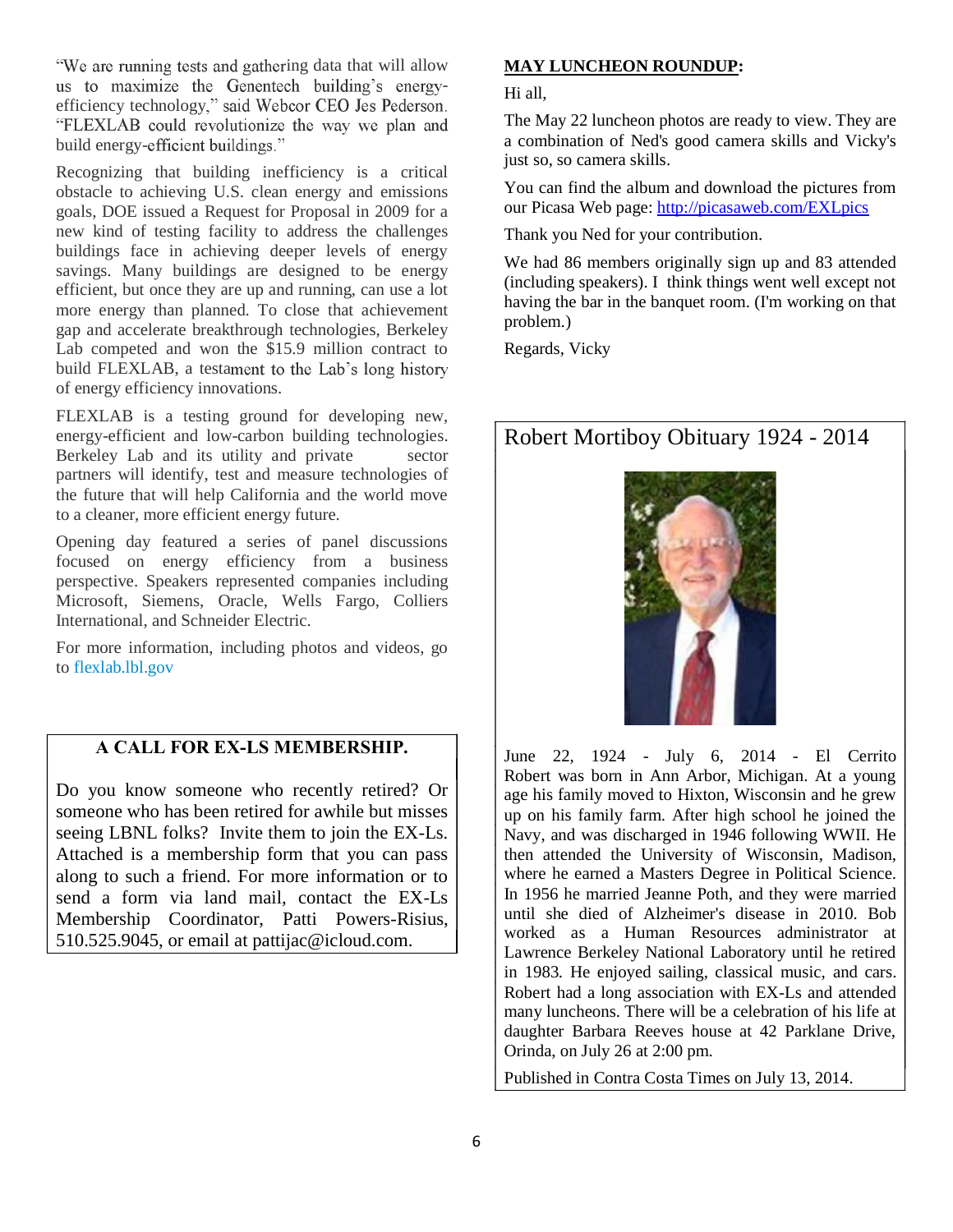### **RETIREE TRAVEL OPPORTUNITIES with COLLETTE FOR 2014-15**

Brief Reminder: See the Spring Newsletter for more details.

How about getting into the Holiday spirit by partaking in the **"Classic Christmas Markets"** in Austria,

France and Germany. The 10-day tour commences on December 13, 2014 with a base price of \$3,299. Book now and save \$250 per person. Booking No. 620646.

Discover the magic and wonder of **"Antarctica"** aboard the stylish and comfortable MS Fram. The 18-day tour, departing December 31, 2014, also includes Buenos Aires, Ushuaia, and Tierra del Fuego National Park. Pricing starting as low as \$11,699. Book now and save \$250 per person. Booking No. 563669.

Welcome Spring with the **"Reflections of Italy."** This tour begins March 25, 2015 in "The Eternal City" of Rome. For the next 9 days you will be enjoying the sites of Assisi, Perugia, Siena, Florence, Venice, Murno Island, Lugano, Switzerland and Como. The base price is \$3,999. Book now and save \$250 per person. Booking No. 620653.

**"Magnificent Cities of Central & Eastern Europe"** featuring Berlin, Prague, Vienna, Budapest, Krakow and Warsaw. This 14-day tour will depart April 19, 2015 with a base price of \$4,299. Book now and save \$250 per person. Booking No. 620662.

The tour **"British Landscapes"** is a wonderful 10-day journey through England, Scotland and Wales. This Spring tour departs April 23, 2015 and has a base price of \$3,849. Book now and save \$250 per person. Booking No. 620668.

If you enjoy music, this tour beginning April 26, 2015 is for you: **"America's Music Cities"** featuring New Orleans, Memphis and Nashville. The base price for this fun tour is \$2,499. Book now and save \$100 per person. Booking No. 620682.

For more information/reservations contact Collette at 1- 800-852-5655 and mention the Booking Number. All tour costs are per person, double occupancy and include round trip airfare from LAX. Remember, you do not have to be a UC retiree to enjoy these tours; feel free to invite your family and friends. But please mention if you are a UC retiree so that CUCRA (Council of UC Retiree Associations) will get a commission.

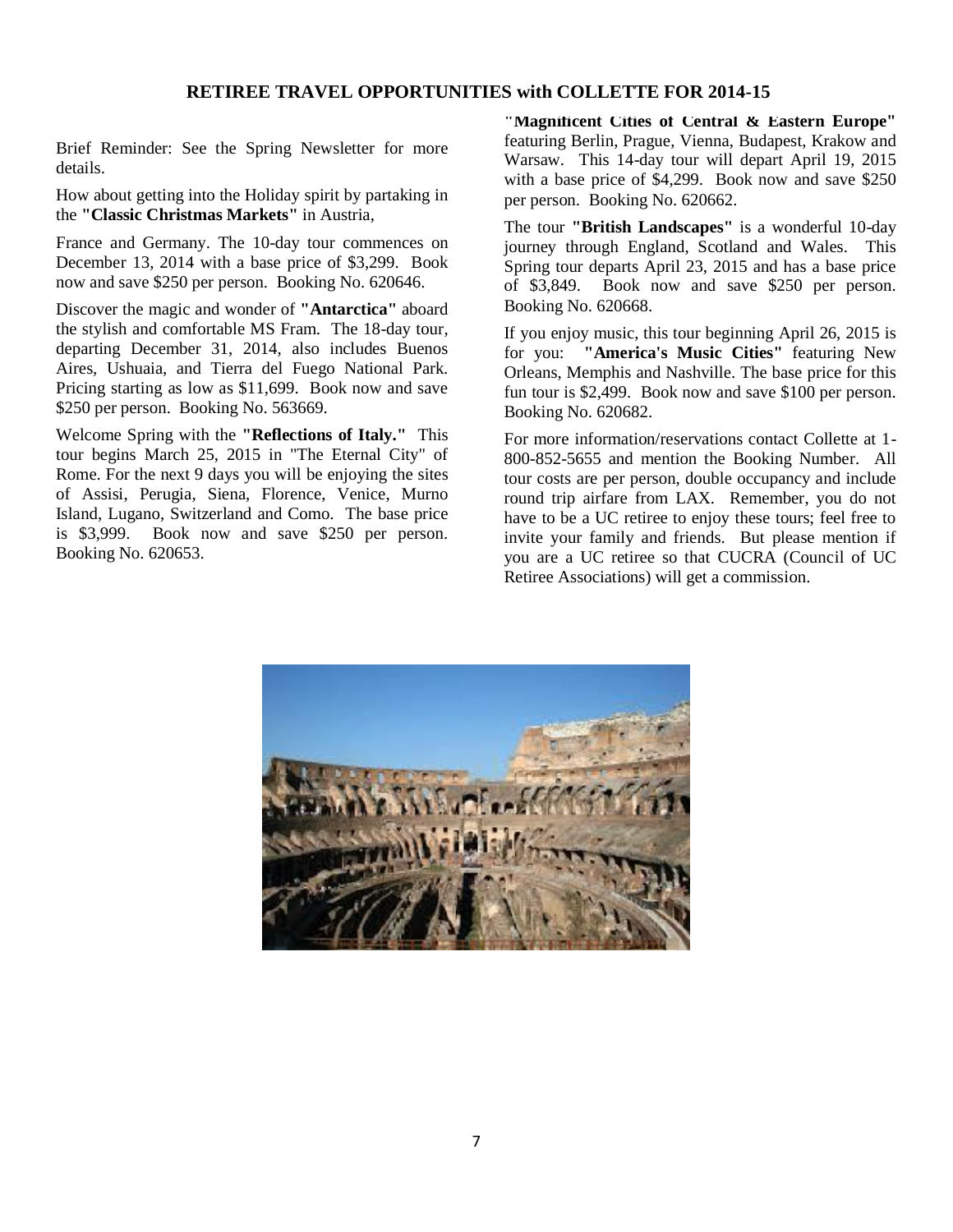### **UC BERKELEY RETIREMENT CENTER HAS MOVED**



**The UC Berkeley Retirement Center** - which serves retirees from the lab, campus and the Office of the President - has moved to University Hall, located at the corner of University Avenue and Oxford Street (see map). Room 101 is right on the main lobby as you enter the building from the University/Oxford corner. This space offers a number of advantages to the Center, including better accessibility and a location that is a short two blocks from BART. And, just across Addison Street, the new Berkeley Art Museum is taking shape and is expected to open in 2015.

Most of the boxes have been unpacked, the phones and computers are up and running and the staff and students are busy planning fall activities and answering retiree (or about-to-be retiree) questions. The new Retirement Center director, Cary Sweeney, will join the staff on August 4, replacing retired director Patrick Cullinane.

The phone number is still 510-642-5461, the website is retirement.berkeley.edu and the email address is ucbrc@berkeley.edu. Walk-in office hours are from 1 to 4 pm Monday through Friday.



The entry and reception area of the new Retirement Center offices. Standing (left to right) are Summer Scanlan, Project Manager, Adrienne Gordon, Social Welfare graduate student; seated are student employees Daniela Sanchez and Alice Chan.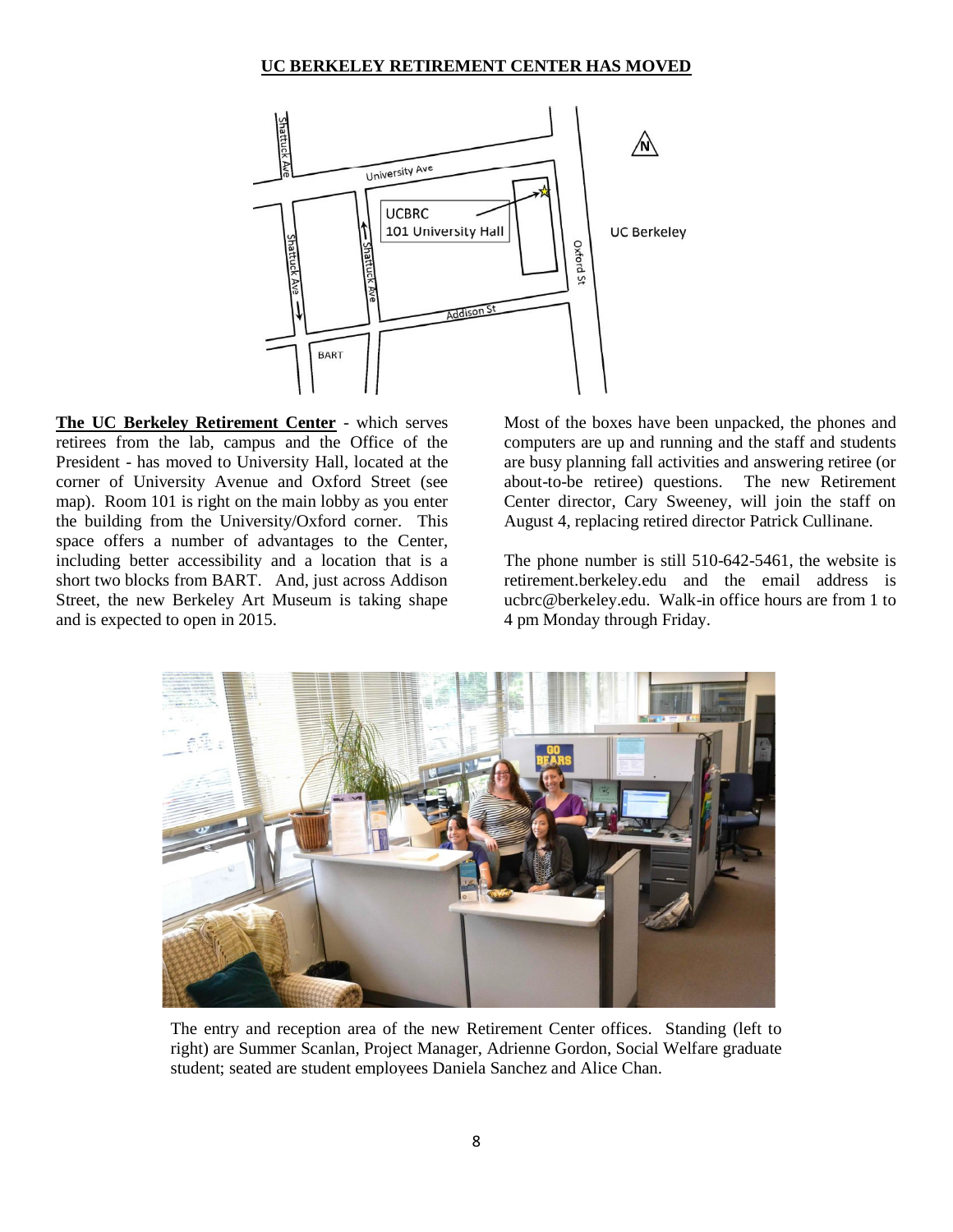### REPORT ON THE MAY 1, 2014 CUCEA/CUCRA MEETINGS

### **Don Grether**

CUCEA is the Council of UC Emeriti Associations, and CUCRA the Council of UC Retiree Associations. EX-Ls are a member of CUCRA. CUCEA and CUCRA hold semi-annual meetings, each on a UC campus. I attended the meetings on May 1, 2014 at UC Santa Barbara (UCSB). The following briefly addresses the highlights of the meetings. If you would like a more detailed report please sent an email to DFGrether@yahoo.gov.

The format of the meetings is that CUCEA and CUCRA meet separately, and also hold a joint meeting that is attended by representatives of the UC Office of the President (UCOP). The following does not distinguish among the three meetings.

Joel Michaelsen, the UCSB Interim Executive Vice Chancellor, gave the campus welcome. Over a 40-year period UCSB has grown from largely an undergraduate university to one with top-ranked graduate programs. In recent years five faculty members have received Nobel prizes.

OneExchange (formerly Extend Health) is a company that UCOP contracts with to coordinate health plans among UC retirees living outside of California. There are mixed reviews as to how well this arrangement is working. A concern is whether UCOP intends to contract with OneExchange or a similar company for retirees living in California. Dwaine Duckett, the UC VP for Human Resources, stated that UCOP has no such intentions.

The Retirement Administration Service Center (RASC) within UCOP plays a centralized role for services that formerly were carried out by the individual campuses. There was a good bit of discussion about the downside of RASC as an "impersonal" system taking the place of one-to-one contacts on the campuses. VP Duckett stated in effect that "one on one" is going away in general. In other words, impersonal is the wave of the future.

Each campus has a Health Care Facilitator (HCF). [Added note: Until recently LBNL had a HCF. This was news to me.] UCOP subsidizes the HCFs (at least those on campuses), so has an interest in how the system is working. From UCOP's perspective there are lots of problems. Each HCF is pretty independent and it is often not clear to whom she/he reports. Some HCFs have been saddled with many other responsibilities as UC has cut costs. It is clear that VP Duckett intends to do something (unstated) about the HCF program.

We were reminded of UCNET (http://ucnet.universityofcalifornia.edu), which has information relevant to retirees. There will probably not be information anytime soon about campus retiree associations or retirement centers.

The Joint Benefits Council (join between CUCEA and CUCRA) writes a report prior to each semi-annual meeting. The most recent report points out that of the ten universities with the largest investments for pensions, UC ranks dead last in the rate of return on investment. The UCOP response (in a written statement) is to the effect that UC knows what it is doing and has no plans to change.

The UCLA Retirement Center has made a survey of retirees that addressed food insecurities. Of the 25% who responded, 21% either don't have enough food or are not able to buy the food that they would if not financially constrained. It was not clear how or if UCOP intends to respond.

The next CUCEA/CUCRA meetings will be held on the Berkeley campus on October 22-23, 2014. Trudy Forte and Janis Dairiki are the EX-Ls members of the organizing committee. Other members of EX-Ls are generally welcome to attend, but it's best to check with Trudy or Janis.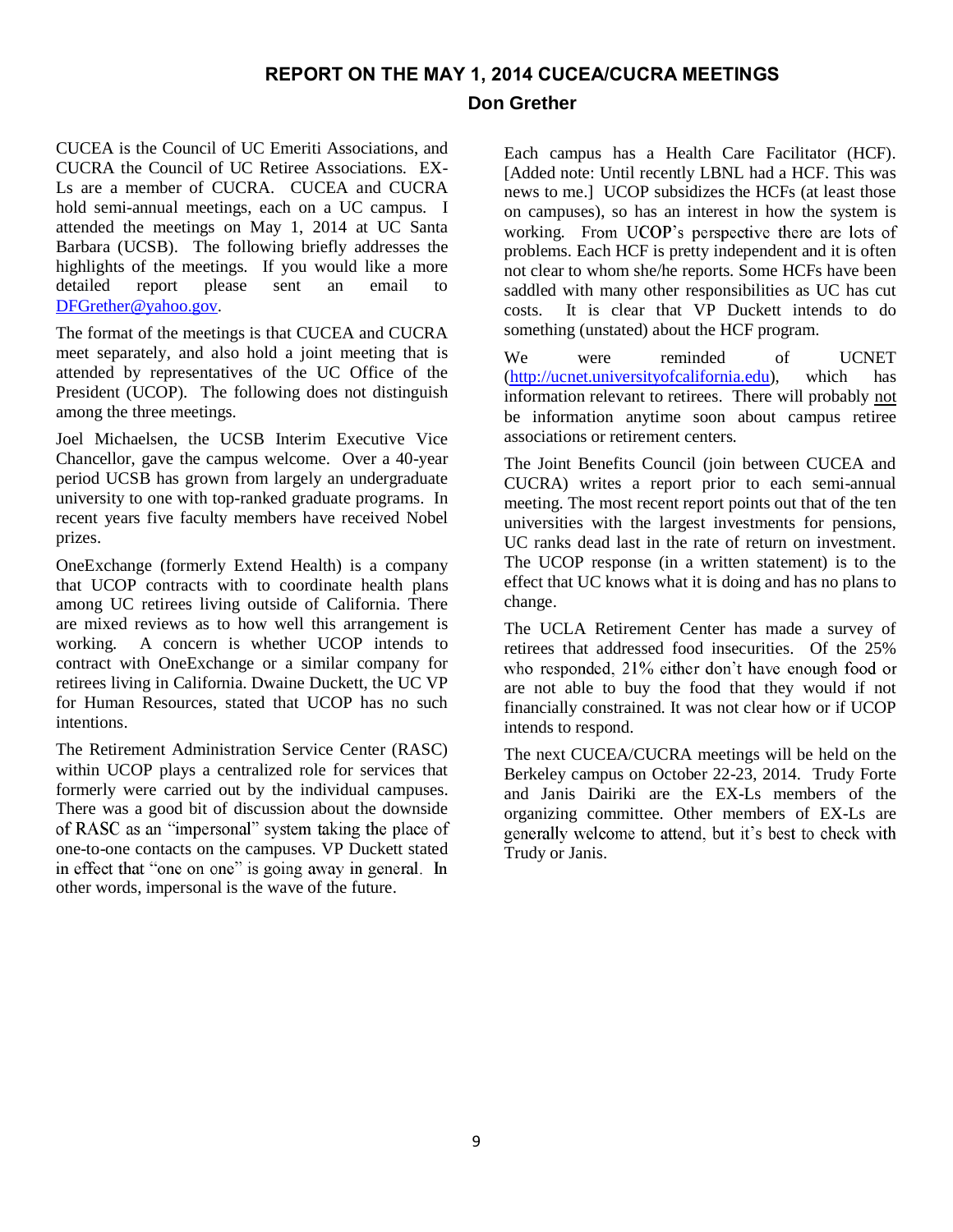### **SUMMARY OF SPRING LUNCHEON TALK**

At the May 22 meeting, authors Shirley Streshinsky and Patricia Klaus spoke about their book *An Atomic Love Story: The Extraordinary Women in*  Robert Oppenheimer's Life and showed photos of three women who were central to the life of the renown physicist who led the effort to build the first atomic bomb. Jean Tatlock, Ruth Sherman Tolman and Oppenheimer's wife, Kitty, all lived, for a period of time in Berkeley: Ruth while she was a student at Berkeley in the family home on Ashbury St.; Jean at the family home on San Antonio above the Williams School ; and Kitty in the house Robert bought for her on Eagle Hill in Kensington.

The book begins with an important episode in 1943, when Oppenheimer left his wife Kitty and young son in Los Alamos to return to Berkeley, and went to San Francisco to meet Jean Tatlock, the woman he had wanted to marry. The FBI and army security followed him, and the night with Jean would cost him dearly long after the war. Jean was a Communist.

The book then backs up to follow each of the four main characters from childhood to the time they met Robert in California, and continues to follow each through the 1930s in Pasadena and Berkeley, through the war and the building of the bomb, and on to the fraught 50s when Robert became the most celebrated victim of McCarthy's anti-communist crusade.

Ruth Tolman, ten years Robert's senior, was the wife of Richard Tolman (brother to Berkeley's Edward Tolman, as well as dean of the graduate school at CalTech, and a significant physicist.) Ruth got a PhD in psychology in Berkeley, became an important figure in the field and had a career in Washington DC during the war. She remained<br>Robert's treasured friend to the end of her life in the 1950s.

Jean Tatlock was ten years his junior; she became a medical doctor and a psychiatrist. She suffered from deep depressions, and perhaps for this reason refused to marry, but she remained in love with<br>Robert, and is considered his "great love." She was a committed Communist.

Kitty Puening was born in Germany, had family connections with high-ranking German officers. She first and only wife. One of her husbands had died fighting in the Spanish Civil War; she became a communist for him. This connection, along with Jean's, would haunt Oppenheimer in 1953, at the famous Hearings that took away his security clearance, and all but branded him a traitor.

According to Martin Sherwin, one of the authors of the Pulitzer-prize winning "American Prometheus: Triumph and Tragedy of J. Robert Oppenheimer": Streshinsky and Klaus through diligent research, brilliant insights, and clear, incisive writing, have deepened our understanding of Robert<br>Oppenheimer's emotional life and loves...."

Streshinsky is a writer who has published four historical novels, and four books of non-fiction including a biography of John James Audubon. (The novels and Audubon biography have been reissued by Turner Publishing and are available through Amazon.com.)

Patricia is an historian, an independent scholar with a PhD in history from Stanford; she has taught at Yale, Stanford and the University of Virginia.

Streshinsky lives in Kensington, Klaus on a farm in Sonoma county.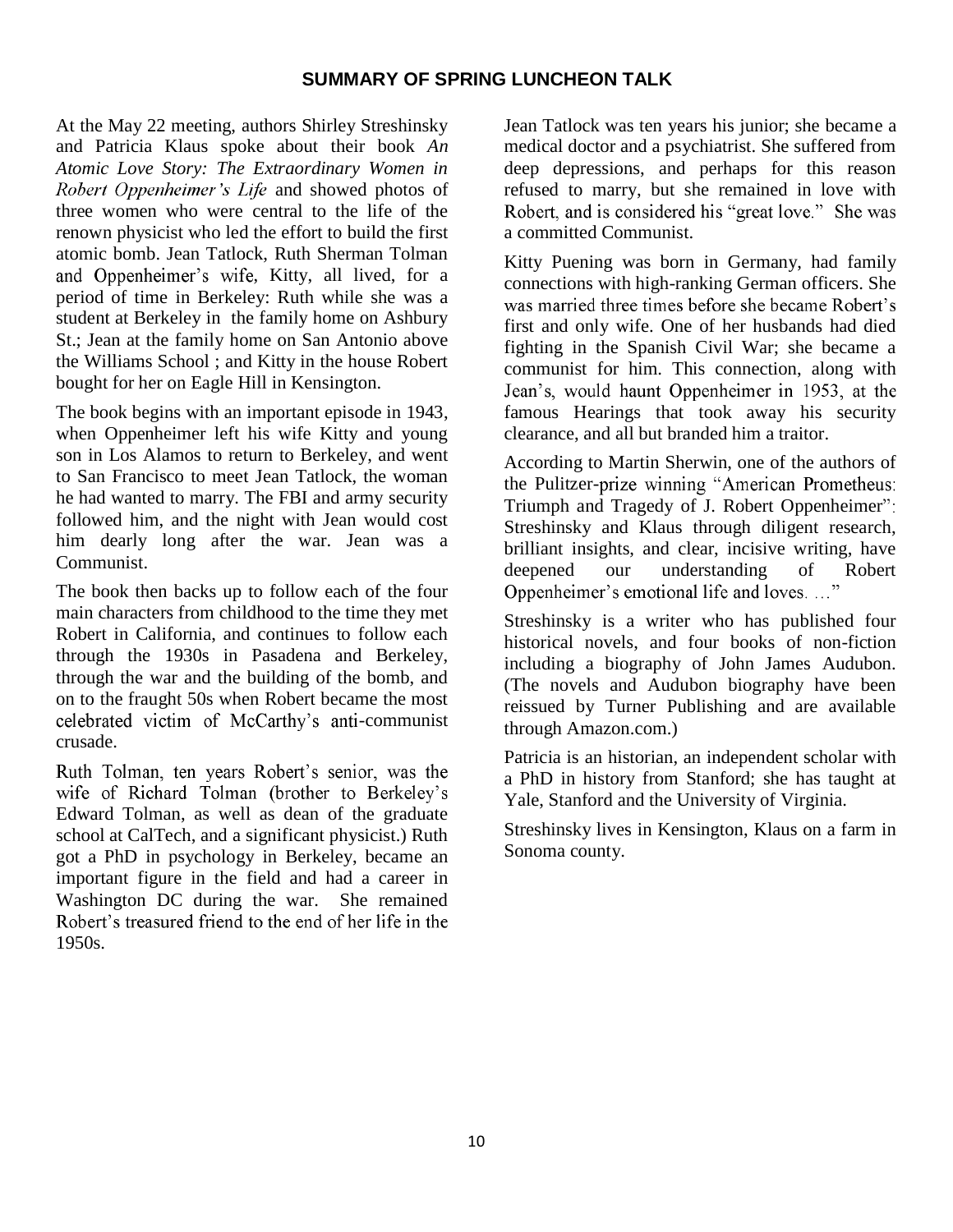### **Luncheon Guest List - May 22, 2014**

Gloria Acousta Carolyn Adams Jose Alonso Richard Baker Judy Kody Winnie Baker Matt Kotowski Paul Banchero **Sandi Kronquist** Sandi Kronquist Roy Benedict **Richard LaPierre** Richard LaPierre Edward Bennett **Edward Lofgren** Eugene Binnall **Ken Mirk** Ken Mirk Igor Blake Nancy & Vic Montoya Kay Bristol **Marty Morimoto** Marty Morimoto **Jerry Bucher Conway Peterson** Edward Chubak Patrick Cullinane Diane D'Aoust Eleanor Dahl Esther Schroeder Janis & Ned Dairiki Norman Edelstein Tom & Ione Elioff Betsy Smith Ben & Mary Feinberg **Helen** Sommers Pauline Fleischer Karen & Bob Springsteen Trudy Forte **Sandra Stewart** Sandra Stewart Ken Frankel Barry Stockel Bob & Valerie Fulton Greg Stover Rick Gough Nilliam Turner **Don & Becky Grether Louise Vogelsberg Contact Serverse Louise Vogelsberg** Connie & Edward Grondona Ken Woolfe Cherry Habib **Ron & Susan Yourd** Ron & Susan Yourd Warren & Arline Harden Voltage and Marren & Arline Harden Lilian Hawkins Allan Zalkin Dana Hopoper Vicky & Richard Jared **Guests:** Shirley Steshinsky

Dorothy Kaplan Jose Katz Debby Kearney Arthur Poskanzer Patti Powers-Risius Senta Pugh-Chamberlain Rich & Joan Sextro Starr Shulman

John & Ann Kadyk **Patricia Klaus & Mark Steshinsky** 

**Raffle Prize Winners:** Gene Binnall, Ben Feinberg, Patrick Cullinane and Jerry Bucher